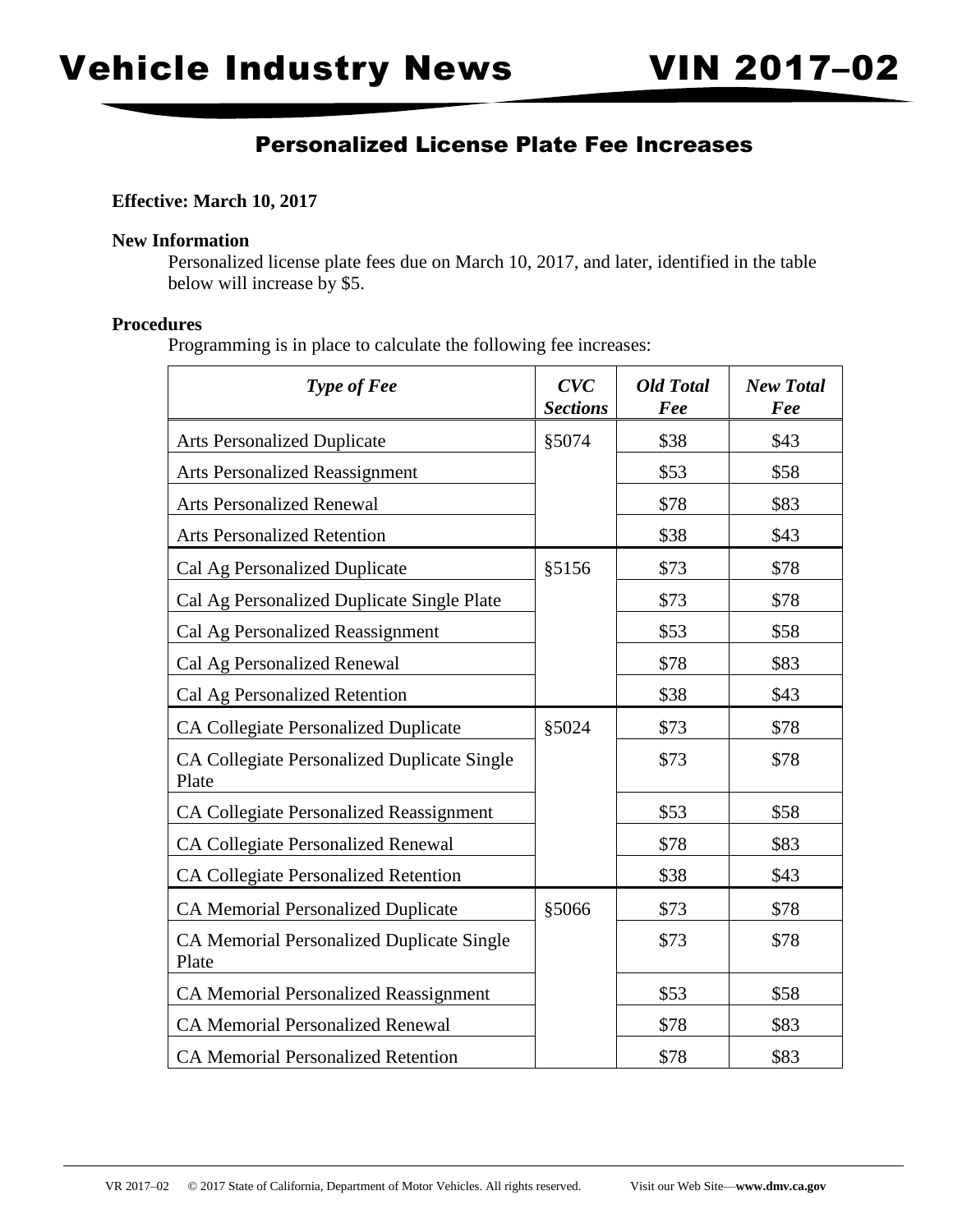# VIN 2017–02 Page 2 of 4

| Type of Fee                                                 | CVC<br><b>Sections</b> | <b>Old Total</b><br>Fee | <b>New Total</b><br>Fee |
|-------------------------------------------------------------|------------------------|-------------------------|-------------------------|
| <b>CA Museums Personalized Duplicate</b>                    | §5156                  | \$73                    | \$78                    |
| <b>CA Museums Personalized Duplicate Single</b><br>Plate    |                        | \$73                    | \$78                    |
| <b>CA Museums Personalized Reassignment</b>                 |                        | \$53                    | \$58                    |
| <b>CA Museums Personalized Renewal</b>                      |                        | \$78                    | \$83                    |
| <b>CA Museums Personalized Retention</b>                    |                        | \$38                    | \$43                    |
| Coastal (Whale Tail) Personalized Duplicate                 | §5067                  | \$73                    | \$78                    |
| Coastal (Whale Tail) Personalized Duplicate<br>Single Plate |                        | \$73                    | \$78                    |
| Coastal (Whale Tail) Personalized<br>Reassignment           |                        | \$53                    | \$58                    |
| Coastal (Whale Tail) Personalized Renewal                   |                        | \$78                    | \$83                    |
| Coastal (Whale Tail) Personalized Retention                 |                        | \$78                    | \$83                    |
| Environmental License Plate (ELP) Duplicate                 | §5106                  | \$38                    | \$43                    |
| <b>ELP</b> Reassignment                                     |                        | \$38                    | \$43                    |
| <b>ELP</b> Renewal                                          |                        | \$38                    | \$43                    |
| <b>ELP</b> Retention                                        |                        | \$38                    | \$43                    |
| <b>Firefighter Personalized Duplicate</b>                   | \$5101.2               | \$73                    | \$78                    |
| <b>Firefighter Personalized Duplicate Single</b><br>Plate   |                        | \$73                    | \$78                    |
| <b>Firefighter Personalized Reassignment</b>                |                        | \$53                    | \$58                    |
| <b>Firefighter Personalized Renewal</b>                     |                        | \$73                    | \$78                    |
| <b>Firefighter Personalized Retention</b>                   |                        | \$38                    | \$43                    |
| Lake Tahoe Personalized Duplicate                           | §5075                  | \$73                    | \$78                    |
| Lake Tahoe Personalized Duplicate Single<br>Plate           |                        | \$73                    | \$78                    |
| Lake Tahoe Personalized Reassignment                        |                        | \$53                    | \$58                    |
| Lake Tahoe Personalized Renewal                             |                        | \$78                    | \$83                    |
| Lake Tahoe Personalized Retention                           |                        | \$38                    | \$43                    |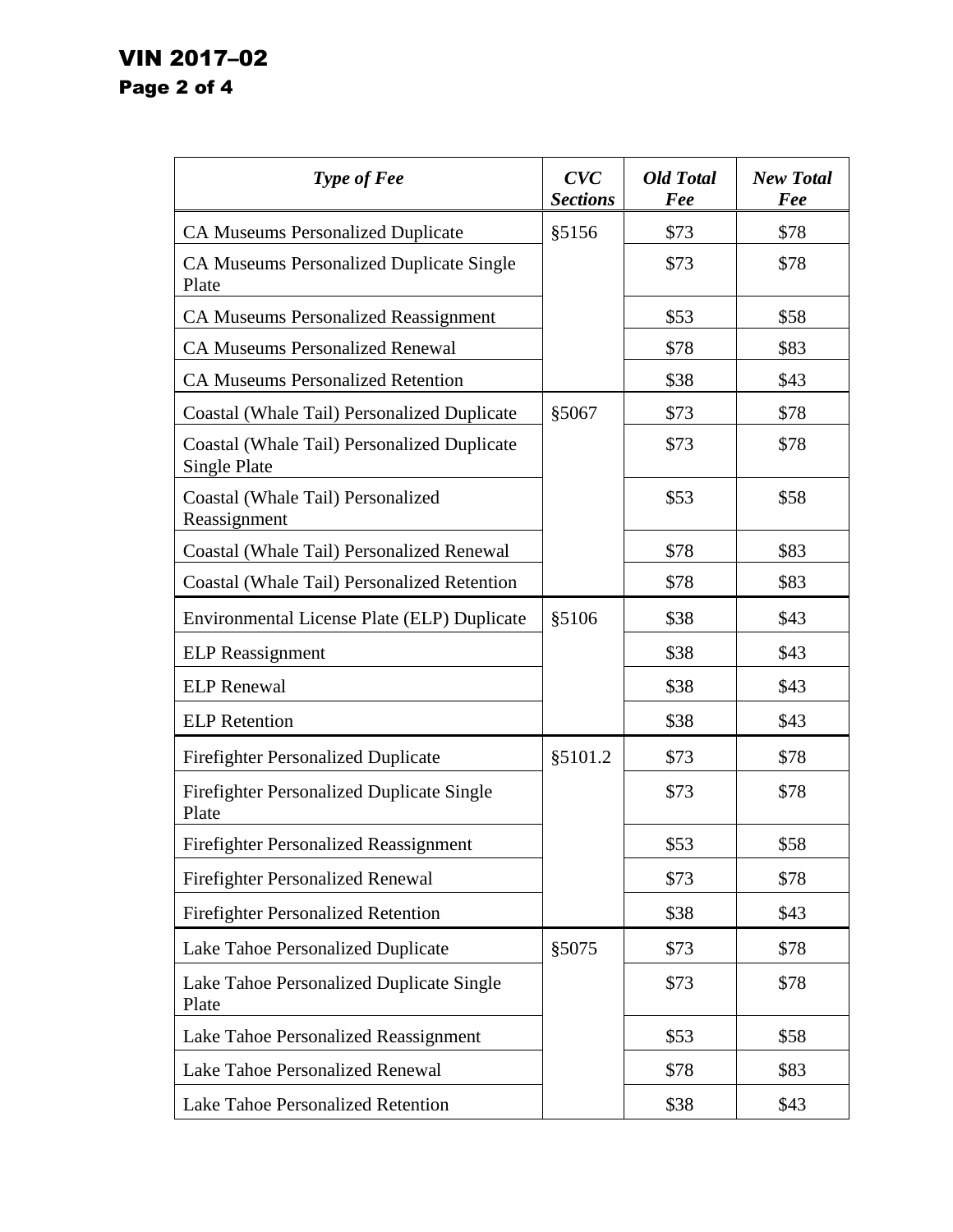| Type of Fee                                                 | CVC<br><b>Sections</b> | <b>Old Total</b><br>Fee | <b>New Total</b><br>Fee |
|-------------------------------------------------------------|------------------------|-------------------------|-------------------------|
| Legislative (Fee Paid) Reassignment                         | \$5002.8               | \$38                    | \$43                    |
| Legislative (Fee Paid) Renewal                              |                        | \$38                    | \$43                    |
| <b>Livery Personalized Renewal</b>                          | §5011.9                | \$38                    | \$43                    |
| <b>Olympic Training Center Personalized</b><br>Reassignment | §5023                  | \$53                    | \$58                    |
| <b>Olympic Training Center Personalized</b><br>Renewal      |                        | \$68                    | \$73                    |
| <b>Pet Lovers Personalized Duplicate</b>                    | §5156                  | \$73                    | \$78                    |
| Pet Lovers Personalized Duplicate Single<br>Plate           |                        | \$73                    | \$78                    |
| <b>Pet Lovers Personalized Reassignment</b>                 |                        | \$53                    | \$58                    |
| <b>Pet Lovers Personalized Renewal</b>                      |                        | \$78                    | \$83                    |
| <b>Pet Lovers Personalized Retention</b>                    |                        | \$38                    | \$43                    |
| <b>Yosemite Personalized Duplicate</b>                      | §5064                  | \$73                    | \$78                    |
| <b>Yosemite Personalized Duplicate Single Plate</b>         |                        | \$73                    | \$78                    |
| <b>Yosemite Personalized Reassignment</b>                   |                        | \$53                    | \$58                    |
| <b>Yosemite Personalized Renewal</b>                        |                        | \$78                    | \$83                    |
| <b>Yosemite Personalized Retention</b>                      |                        | \$38                    | \$43                    |

**NOTE:** Legacy, Kids, and Veterans Organization Special Interest License Plates are not subject to the \$5 fee increase, as their fees are not set by *California Vehicle Code*  §§5106 and 5108.

### **Background**

On September 13, 2016, new legislation amended *California Vehicle Code* §§5106 and 5108, to increase the fees charged for the renewal, retention, transfer, and duplication of license plates listed in this memo by \$5.

### **Distribution**

Notification that this memo is available online, at **<www.dmv.ca.gov>** under Publications was made via California DMV's Automated E-mail Alert System in January 2017.

### **References**

*California Vehicle Code* §§5106 and 5108